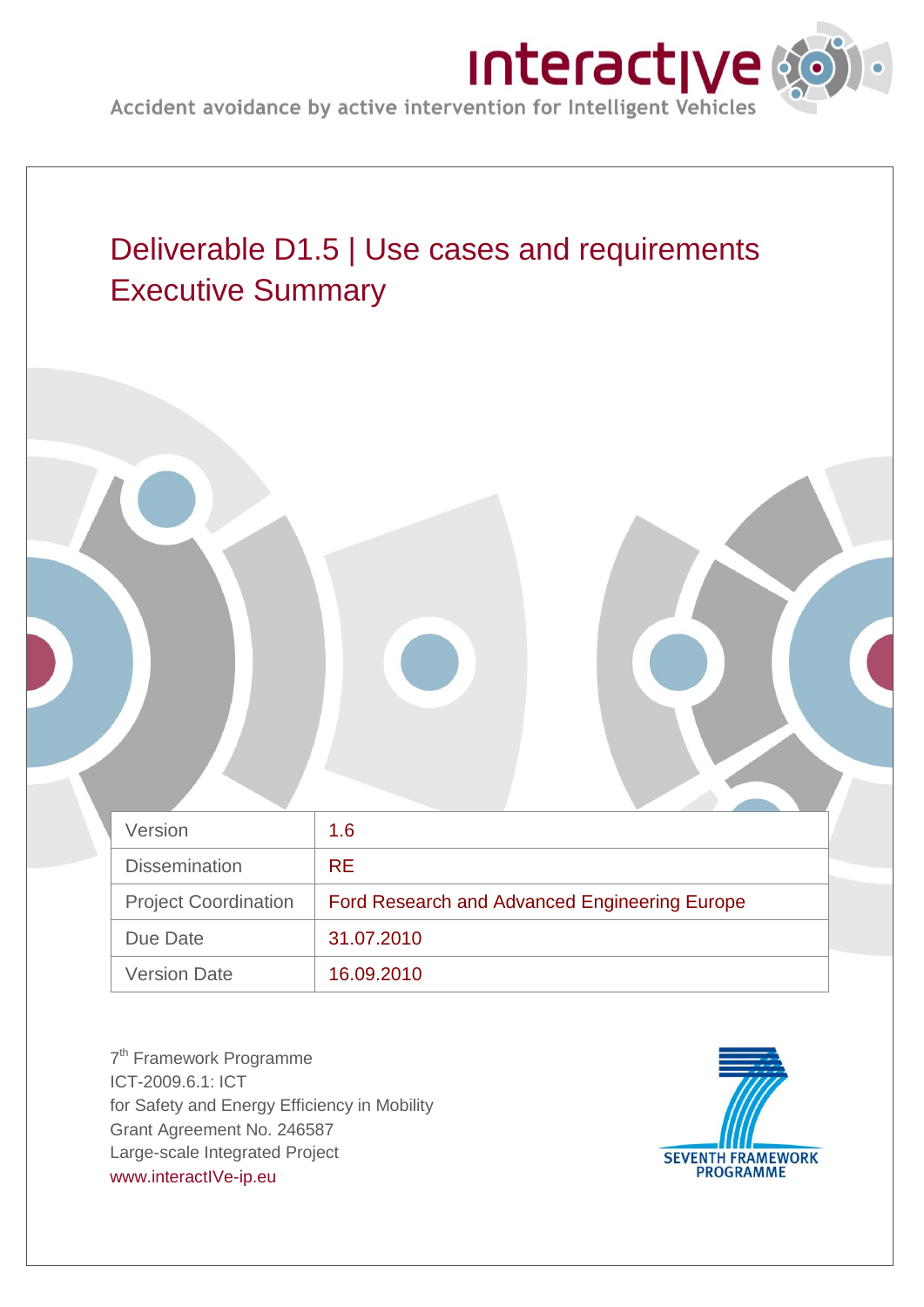## Authors

Tapani Mäkinen – VTT Giancarlo Alessandretti – ALC Lena Kanstrup – VTEC Agneta Sjögren – VTEC Tobias Hesse – DLR Andrea Saroldi – CRF Nils Appenrodt – DAI Philip Heck – VW Ellen Wykowski – VW Ulrich Stählin – CONTIT Lena Westervall – VCC Marc Suermann – FFA Jan Loewenau – BMW Helen Fagerlind – CHAL Ödül Birge Bilen – CHAL Mathias Lidberg – CHAL Jitendra Shah – FFA Claes Olsson – VCC Thomas Englund – VTEC Johan Engström – VTEC Ahmed Benmimoun – FFA

## Project Coordinator

Aria Etemad Ford Research & Advanced Engineering Europe

Suesterfeldstr. 200 52072 Aachen **Germany** 

Phone: +49 241 9421 246 Fax: +49 241 9421 301 Email: [aetemad1@ford.com](mailto:aetemad1@ford.com)

© Copyright 2010: the interactIVe Consortium

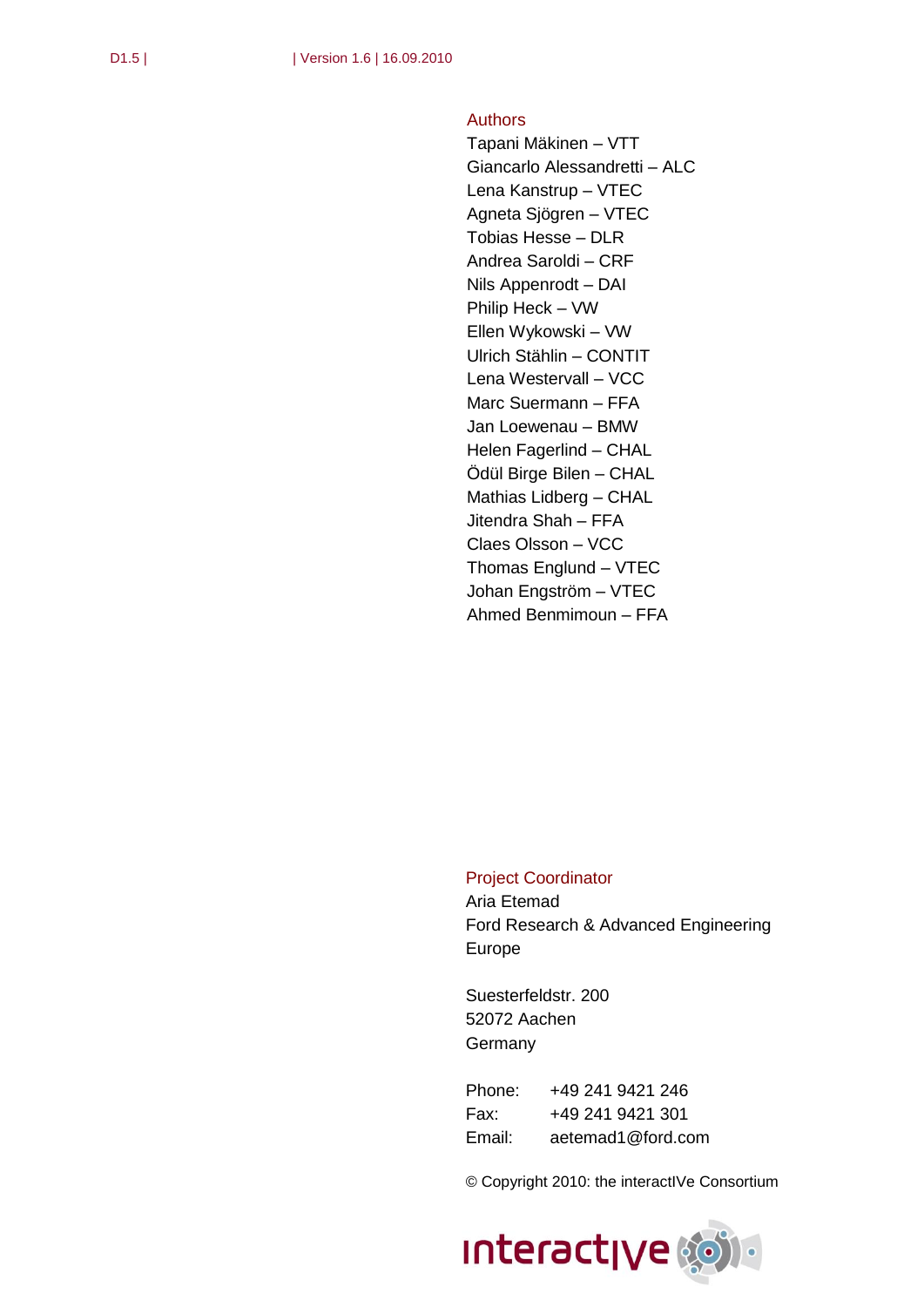## Executive Summary

This deliverable presents the overall process of requirements definition as a starting phase for interactIVe, which begins with a description of hazardous traffic situations to be addressed and goes all the way from target scenarios, use cases to the definition of functional requirements with different levels of hierarchy. The requirements – no less than totalling 207 for the applications - defined will serve as an input to following work in architecture and specifications, and consequently to the actual development work. Architecture and specifications will be presented in a dedicated deliverable D1.6.

Numerous accident statistics and in-depth studies carried out over the years yield generally a very uniform picture of road traffic accident causation. Human error as almost a sole principal causative factor in traffic accidents has been quoted repeatedly for decades. The limitations of road users are well known and recognized.

interactIVe is addressing this problem by developing next generation safety systems able to compensate driver errors and mitigate the consequences of collisions. Consequently, the project belongs to the family of intelligent vehicle projects, aiming to develop advanced technologies for a safer and cleaner traffic.

These goals have been set by the EC, numerous member states and different stakeholders separately. The past calls in the 7 FP as well as in the 6 FP have dealt with the integration of different safety applications targeted to better lateral and longitudinal control of the vehicle, pre-crash and accident mitigation. The interactIVe project addresses the development and evaluation of next-generation safety systems, also based on active interventions. Safety technologies have shown outstanding capabilities for supporting the driver in hazardous situations. Despite their effectiveness, currently available systems are typically implemented as independent functions. This results in multiple expensive sensors and unnecessary redundancy, limiting their scope to premium-class vehicles.

While the Integrated Project PReVENT made the first comprehensive attempt towards realising the vision of a safety zone around vehicles, interactIVe advances this work by developing affordable integrated safety systems penetrating all vehicle classes.

The vision of interactIVe is "accident-free traffic realised by means of affordable integrated safety systems penetrating all vehicle classes, and thus accelerating the safety of road transport." While similar types of objectives were already present earlier in PReVENT, interectIVe will advance PReVENT work especially in the following areas:

- Offering a continuous support to the driver, integrated as a natural and well accepted part during ordinary driving.
- Implementing the full capability of collision avoidance.
- Improving performances in the interpretation of the environment, so that the typology of situations covered can be extended.
- Optimising the integration of multiple functions in terms of communication, data processing, and driver interaction, with a good trade-off between cost, redundancy and usability.
- Extending active safety systems more strongly towards lower vehicle segments.

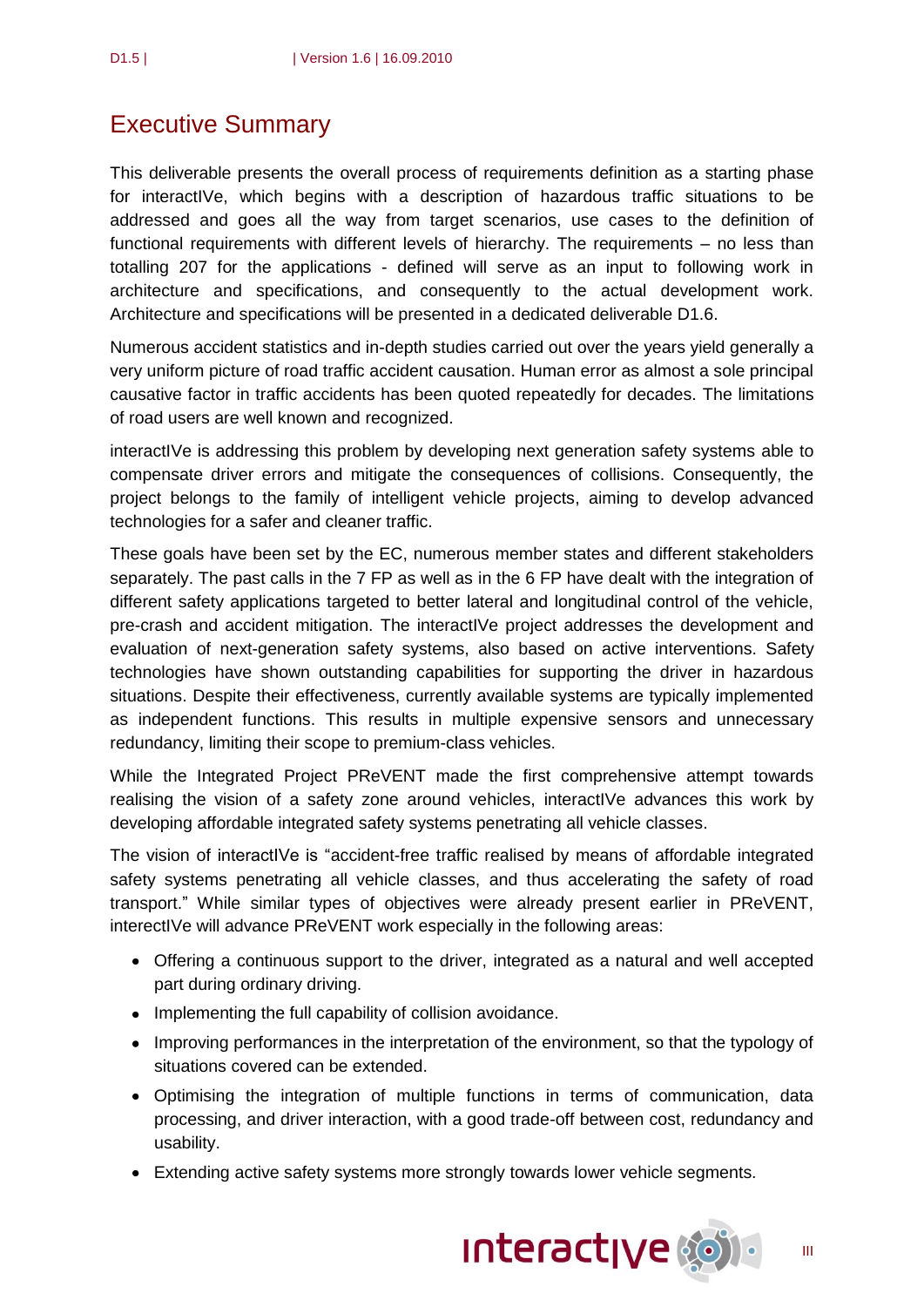Consequently, interactIVe will design, develop, and evaluate a number of integrated ADAS applications. These will be introduced on specific demonstrator vehicles that are six passenger cars and one truck.

The general structure of interactIVe is composed of seven sub-projects. Three sub-projects (SP4-*SECONDS*, SP5-*INCA*, and SP6-*EMIC*) constitute application oriented developments**,**  also called *vertical sub-projects*. These aim at developing and evaluating the integrated functionalities considered within interactIVe.

These activities are supported by cross-functional activities, the so-called *horizontal subprojects*, which deal with technical or methodological aspects common to all applications. The three horizontal sub-projects are: SP2-*Perception*, SP3-*IWI Strategies*, and SP7- *Evaluation*.

An additional sub-project, SP1-*IP Management*, is included for handling project coordination, links to external activities, dissemination, and general administration.

For the time being, it can be predicted that the number of ADAS applications will grow in the coming years. It is obvious that the number of sensors cannot be increased in the same way as the number of applications is increasing. Instead, sensors of different technologies have to be combined by using sensor data fusion algorithms. There is still a significant work to be done in this area of sensor technologies to have a fully reliable representation of the environment for various safety applications. The ideal situation would be to use only 2-3 different type of sensors in vehicles, while using robust sensor fusion algorithms for safety applications. interactIVe will address these issues too, in agreement with the general vision and the interest of all stakeholders.

The general idea behind the methodology for requirements specification was to start from the key problems to be addressed by the interactIVe functions, that is, the *target scenarios*. Based on these target scenarios, complemented by an assessment of major user needs, a number of *use cases* were developed: these define, in general terms, how the problems are tackled by the intended applications. In the last step, the use cases then served as the basis for defining the *functional requirements*. In interactIVe, the target scenarios and functional requirements were investigated by the vertical sub-projects (SP4-6), while the use case definition was under the responsibility of SP3.

The use cases definition starts from the flow of events characterising a target scenario (and the associated problem) and describes how the intended function, by means of interaction with the driver and/or direct interventions, can prevent or mitigate any undesired outcome. The key role of the use cases is thus to provide a fairly general description of the intended functionality of the envisioned systems, with a time sequence of events, as a basis for the more detailed specification of the functional requirements. The requirements themselves are hierarchically organized, starting from an indication of what the needed function has to do. This can be further specified by defining the operating conditions and then describing in more detail aspects pertaining to various aspects such as performance, operation or usability. The requirements have further prerequisites in terms of their importance, validation, and responsible partner.

So, to sum up, requirements form an intermediate process between the problem definition and the specification phase enabling the actual development work. In this process, some specific aspects related to the project work were described.